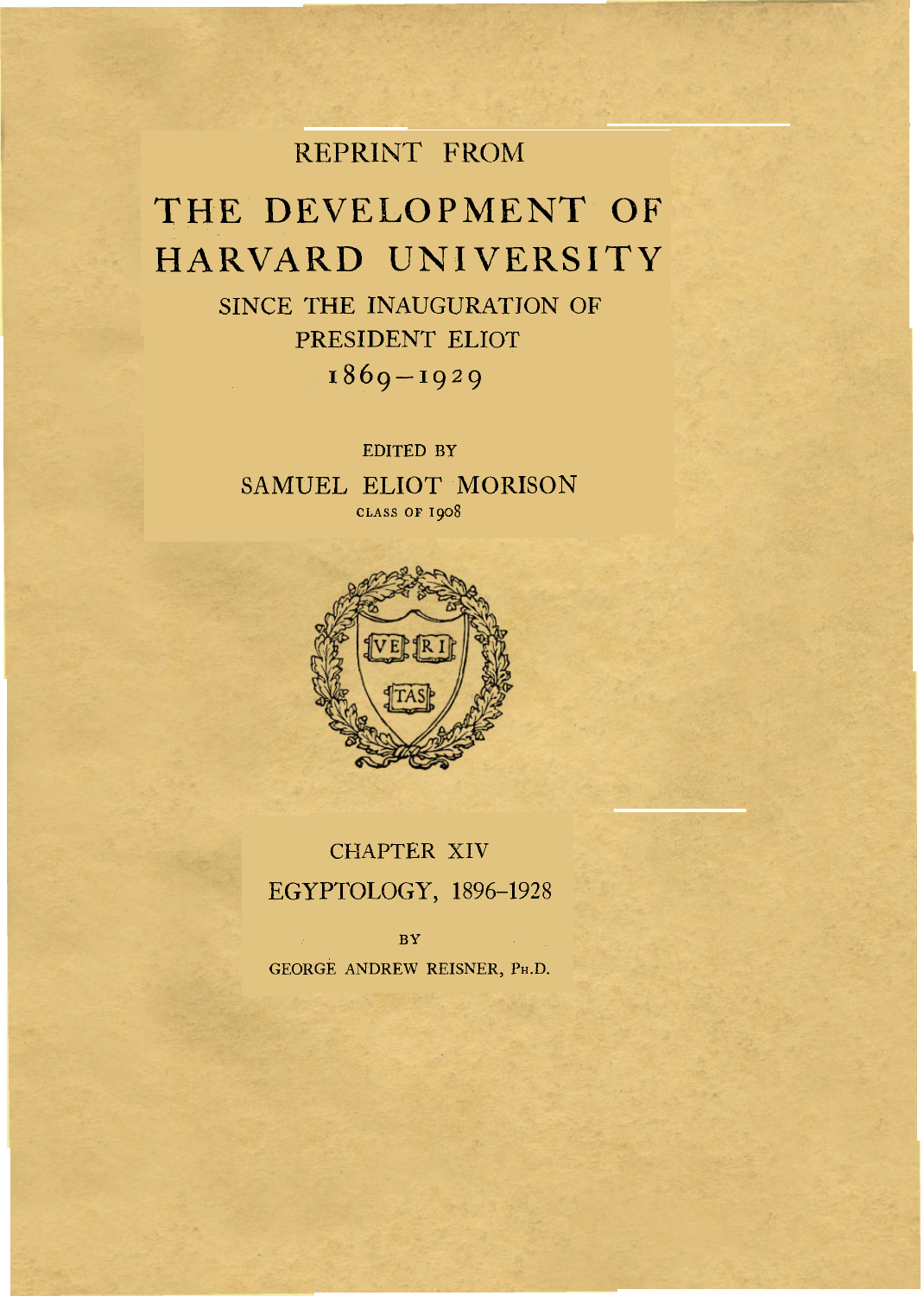### **XIV.** EGYPTOLOGY

#### 1896-1928

#### By GEORGE ANDREW REISNER, **PH.D.**  *Professor* of *Egyptology*

PROFESSOR David Gordon Lyon was chiefly responsible for founding the Department of Egyptology at Harvard, and for the connection of the Egyptian Expedition with the University. The first course on the Egyptian language and hieroglyphics was given by myself in 1896-97, when an Instructor in Semitic Languages.' The principal student in the course was Mr. Albert Morton Lythgoe **(A.B.** 1892).

This early attempt to found a department of Egyptology came to an end in 1897 when I became a member of the International Catalogue Commission of the Khedivial Museum in Cairo. I resigned from this commission in 1899 to organize the Egyptian Expedition of the University of California, I 899-1905, supported entirely by Mrs. Phoebe Apperson Hearst. Mr. Lythgoe was my chief assistant from 1899 to 1904, when he was appointed Instructor in Egyptology at Harvard. In 1904-05 he gave two courses, one on Egyptian Art and the other on Egyptian Archaeology.

In the summer of 1905 President Eliot formed a general plan for the future of the Egyptian and Semitic Departments, by which Mr. Lythgoe was appointed Assistant Professor of Egyptology, and I, Assistant Professor of Semitic Archaeology. With Mrs. Hearst's approval, her expedition was taken over as a working organization. It was named the Joint Egyptian Expedition of Harvard University and the Boston Museum of Fine Arts, a title since shortened to the Harvard-Boston Expedition. Gardiner Martin Lane **(A.B.** 1881), then president of the Board of Trustees of the Museum of Fine Arts, obtained by subscrip-

**I.** Professor Reisner **(A.B. 1889, PH.D. 1893)** from **1893** to **1896** held a travelling fellowship for research in cuneiform, and at that time studied Egyptian under Professor Sethe at Berlin. His publications include *Tempelurkunden aus Telloh* **(1901);** *The Early Dynastic Cemeteries* of *Naga-ed-Dêr,* Part **I (1908);** *Models* of ships *and Boats* **(1913);**  *Excavations at Kerma* **(2** vols., **1923). S.** E. **M.**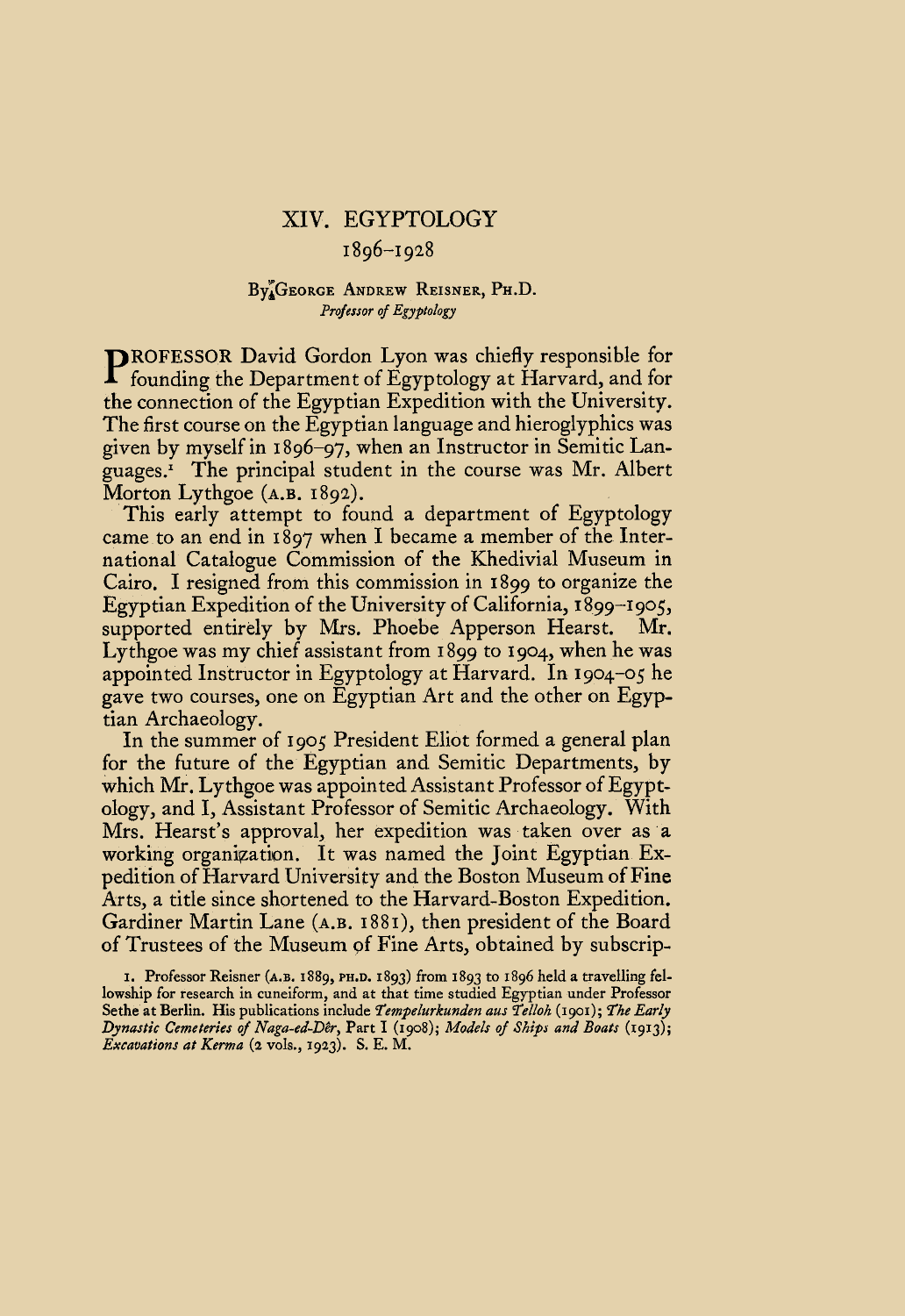tion the money for the expedition, and remained its chief support until his death in **1914.** I was appointed Director and Professor Lythgoe Field Director of the Egyptian Expedition. He resigned in the spring of **1906** to take a position with the Metropolitan Museum of New York.

In **1905-06,** the expedition continued clearing the great western cemetery at Giza, excavating the mastaba tombs of Cem. G 2000, under the immediate supervision of Professor Lythgoe. The next year, with **Mr.** C. M. Firth of Oxford as chief assistant, the expedition turned to the area of the Third Pyramid (Mycerinus) and excavated the pyramid temple and its surroundings. In **1907,** with the approval of the University and the Museum, the whole organization was loaned to the Survey Department of the Egyptian Government (Director General, Sir Harry Lyons) for the Nubian Archaeological Survey, on which it was engaged from  $1907$  to  $1909$ <sup>r</sup>

In the summer of **1908,** the workmen, not being needed in Nubia, were employed under the direction of Oric Bates **(A.B. 1905)** to begin the excavation of the Valley Temple of the Third Pyramid (Mycerinus). In this campaign, seven masterpieces of Egyptian sculptures were discovered and became the decisive factor in the continuation of the Harvard-Boston Expedition. In the summer of **1909** and **1910, I** was engaged in excavations in Samaria.² In the winter of **1909-10,** working as the Harvard-Boston Expedition, we continued the excavation of the Valley Temple of Mycerinus, and discovered the famous slate statue of Mycerinus and his queen now in the Boston Museum of Fine Arts. In the latter part of that winter, Mr. Clarence S. Fisher of Philadelphia went **up** with me to the scene of our former work at Naga-'d-Dêr, where we cleared and recorded a large part of the predynastic cemetery of Mesa'eed. This was in accordance with the general policy of obtaining archaeological material from all periods of Egyptian history, a policy which was also calculated to obtain a complete series of objects for the Museum of Fine Arts. The main purpose of the expedition has always been historical research. The objects found, although necessary for the continuation of subscriptions, have always been regarded by the expedition as a by-product of historical research.

**I. This survey was continued by Mr. Firth with part of the organization from 1909 to 1911.** 

**2. See Professor Lyon's chapter on Semitic, above.**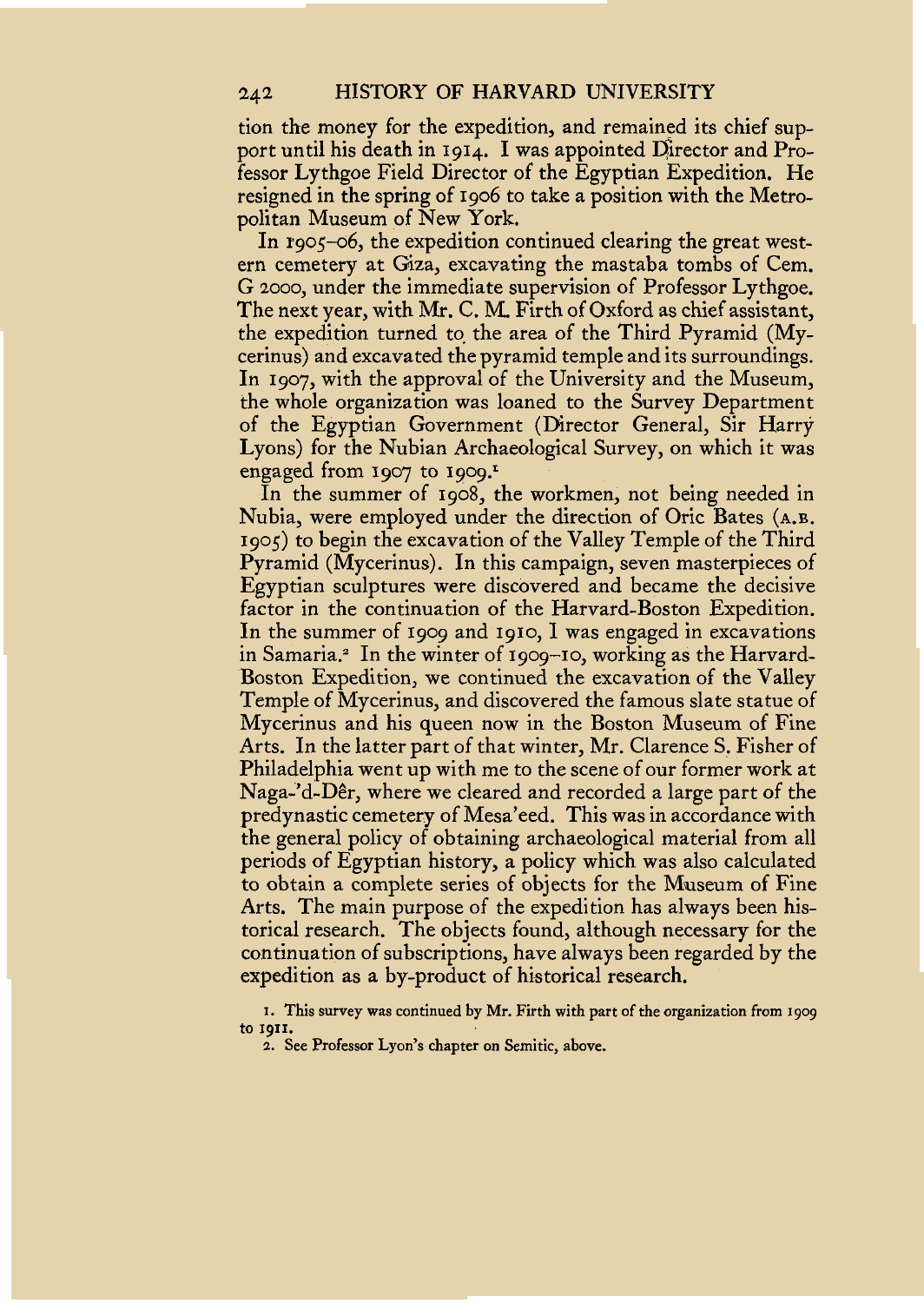In **1910** I was transferred from the Semitic Department, and as Assistant Professor began the present Department of Egyptology. In **1910-11,** the expedition, under Fisher, carried out excavations at the pyramid and cemeteries of Zawiet-el-Aryan (Dyn. I-III and XVIII). In January, **1911,** I returned to Cambridge and listed the six courses which have been offered ever since as often as the expedition work permitted: the Egyptian Language (for beginners); an advanced course in the language; the History of Egypt; the History of Egyptian Art; Egyptian Archaeology; and Theory and Practice of Archaeological Fieldwork as a Branch of Historical Research. With these courses, instruction was finally offered in the whole field of Egyptology. President Lowell laid down the principle that instruction should be given at the University once in every three or four years. These years have been **1910-11** (second half), **1911-12** (first half), **1921-22** (first half), and **1924-25** (second half).

During **191 I,** Mr. Lane succeeded in providing adequate support for the Egyptian Expedition by organizing a group of sustaining subscribers, mostly Bostonians and Harvard graduates, but including also Mr. Henry C. Frick. With the support this assured, work was resumed on January **I, 1912,** at Giza Pyramids (Cem. G **2000)** and carried on for the rest of the season **1911-12** with Fisher and Mr. L. Earle Rowe of Providence as my associates. As an auxiliary to the Giza excavations the expedition made another short campaign at Naga-'d-Dêr and excavated the cliff cemeteries of Mesheikh (Predynastic, Dyn. V-VIII, and late New Kingdom).

In **1912-13,** during the first half of the season, the excavations at Giza were continued in Cem. G **2000** and in the Mycerinus Quarry, with Fisher and Louis Coulton West **(A.M. 1912)** assisting. In the second half of the season, I sent West to make minor excavations at Naga-el-Hai, Sheikh Farag, and Mesa'eed. I myself proceeded to the Sudan to carry out in Dongola Province the reconnaissance which led to the greatest adventure in the history of the expedition: the recovery of the lost history of Ethiopia. The reconnaissance terminated abruptly at Kerma, an ancient site at the head of the Third Cataract. I discovered there the remains of an Egyptian trading post of Dyn. V-VI, together with the fortified administrative center and the cemetery of an Egyptian colony of Dyn. XII. The preliminary work lasted only six weeks, but committed the expedition to the com-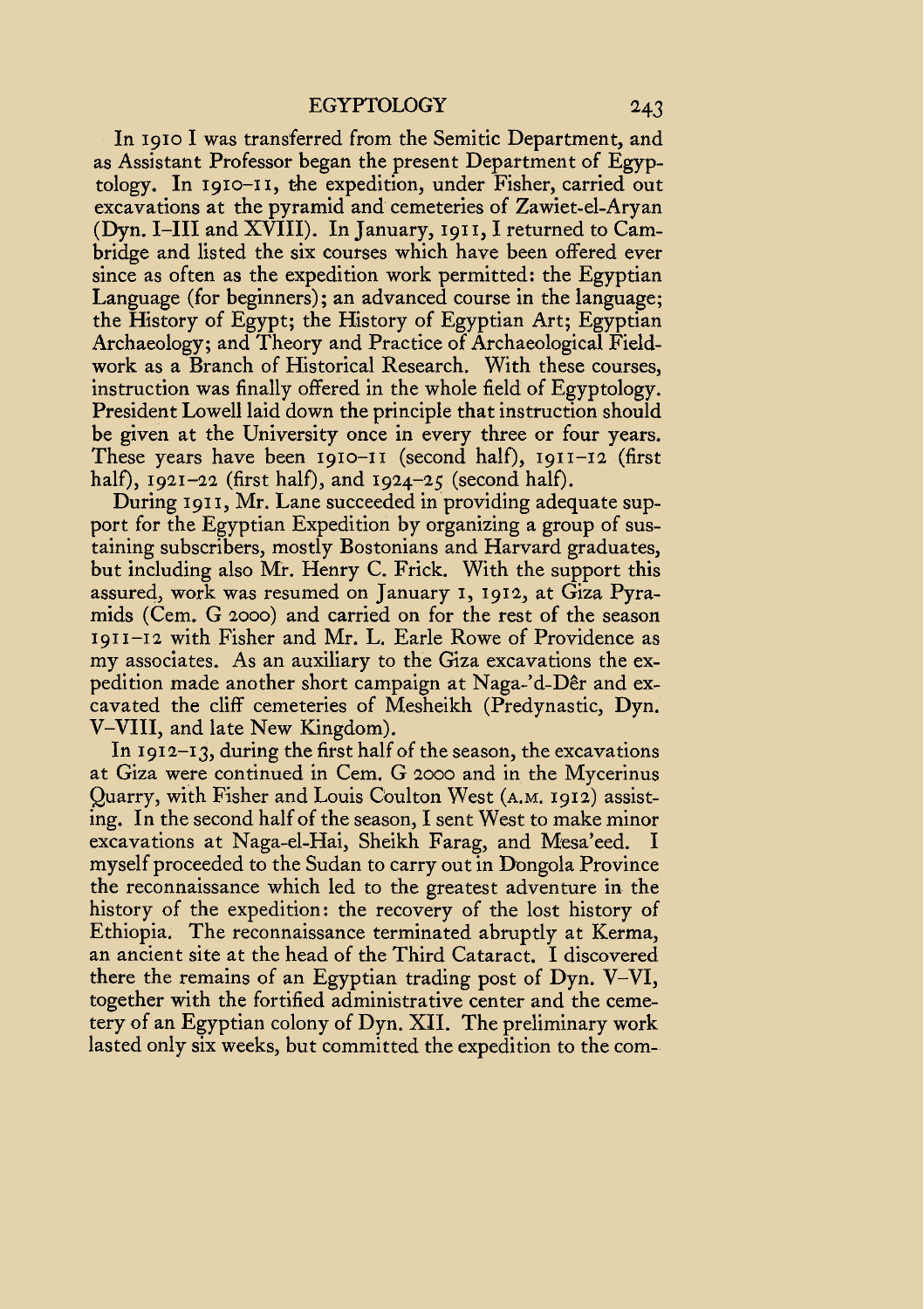plete excavation of the site. We carried out further campaigns in **1913-14** (West), **1914-15** (Fisher), and **1915-16** (Walter

Kemp).<br>While the work went on at Kerma, the Giza excavations were continued during **1913-14, 1914-15,** and **1915-16** by a series of short campaigns in Cem. G **4000** which yielded eight life-size portrait heads of princes and princesses of the royal family of Dyn. IV. I was arranging to return to the University in **1914-15**  when the Great War broke out and detained me in Egypt until **1921.** 

Dr. F. **L.** Griffith, Reader in Egyptology at Oxford, invited me in **1915** to take over the permit for excavations at Gebel Barkal (Napata), the most important site in the Sudan; and the Sudan Government very graciously confirmed the transfer. With the assumption of this concession, the exploration of Ethiopia entered on a new phase. In **1915-16,** the main part of the expedition, with Dows Dunham **(A.B. 1913)** as assistant, began the excavation of the temples of Amon-Ra at Gebel Barkal (Napata) and the two groups of pyramids on the adjacent desert. The temples proved to have been built by the kings of the first independent kingdom of Ethiopia, but the largest of all had been begun by Egyptian kings of the New Kingdom. Here we discovered eleven large granite statues of Tirhaqa and his immediate successors. The pyramids were of the Meroitic Dynasty of Napata, but the chief importance of their excavation lay in the fact that we discovered for the first time the position of the burial chambers. This discovery enabled the expedition to work out the burial chambers of all other Ethiopian pyramids with the greatest ease. The campaign of **1915-16**  ended with the identification of the pyramids of Nuri (suburbs) Napata. of Napata) as the tombs of the kings of the first monarchy of

During the next two years, the expedition excavated the pyramid field of Nuri; twenty pyramids of kings of Ethiopia (including Tirhaqa) and seventy-five pyramids of their queens. In **1918–19, the tombs of the remaining kings, Piankhy, Sha**baka, Shabataka, and Tanutamon, who ruled Egypt (Dyn. XXV) as well as Ethiopia, were identified in the royal cemetery of El-Kur'uw (on the 'north' side of Napata), together with the pyramids of their ancestors (including King Kashta) and their queens. The excavation of the six temples of the gods of Gebel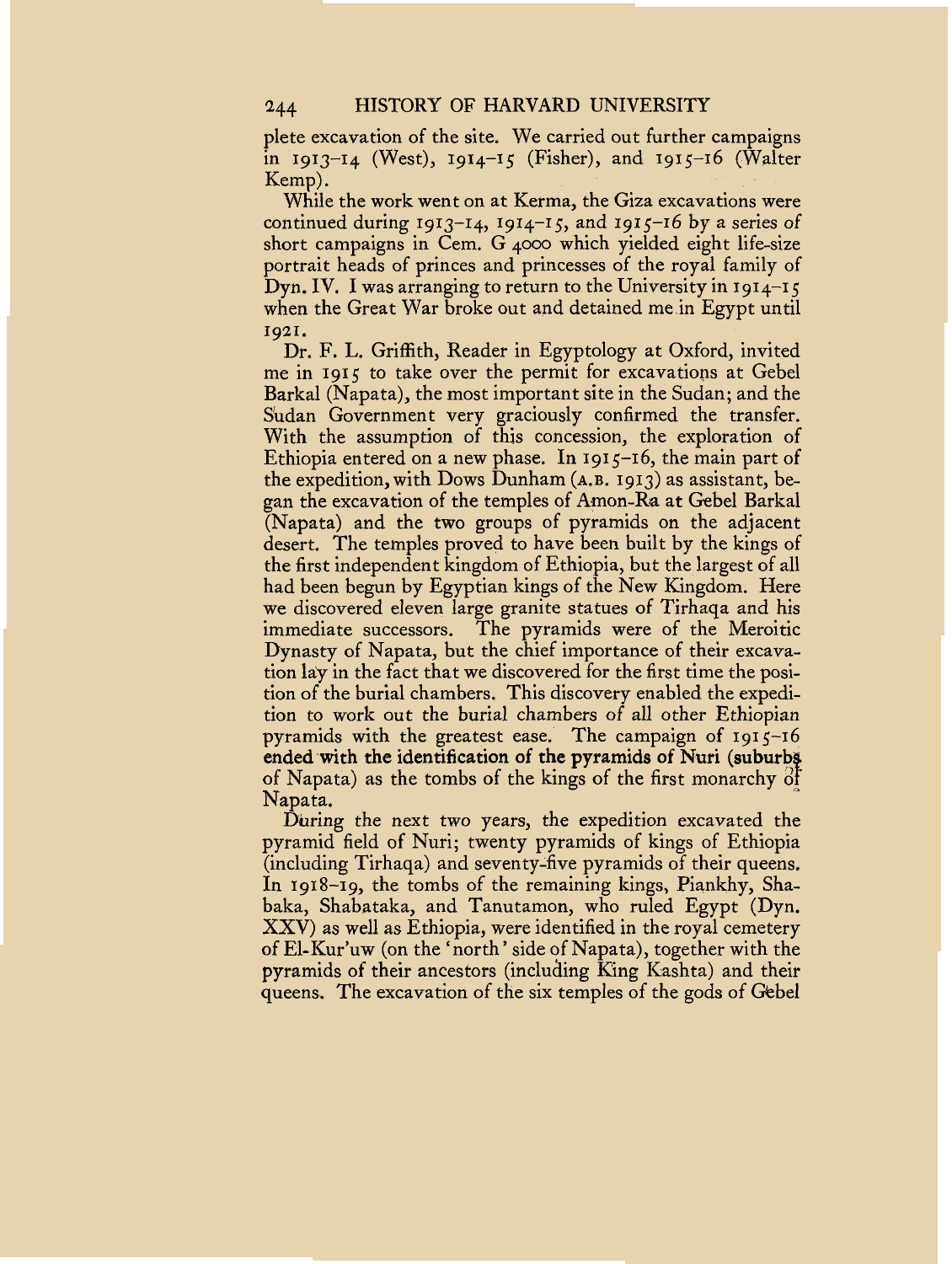Barkal (Napata) was continued by Kemp and Dunham during this and the subsequent year, and a number of important historical inscriptions were discovered.

Independent Ethiopia had passed through two periods: the earlier kingdom of Napata, and the later kingdom of Meroe. Having, by **1920,** recovered as completely as possible the evidence on the kingdom of Napata, the Harvard-Boston Expedition obtained a concession for the pyramids of Meroe, and transferred its work southwards to Begarawiyah, the village nearest to Meroe, between the Fourth and Fifth Cataracts. The attention of the expedition during the next three years **(1920- 23)** was concentrated on the three fields of pyramids at that site; Ashton Sanborn **(A.B. 1905),** Mr. H. L. Story, and Mr. and Mrs. Dunham being in charge. Here the chronological outline of the history recovered at Napata was extended to cover the Meroitic Kingdom.

This series of campaigns at Napata and Meroe yielded up not only a chronological outline of the independent monarchy of Ethiopia during eleven centuries *(750* **B.C.** to **350 A.D.),** but also a fairly full view of its cultural development. The 'finds' included twelve statues of the kings, four important historical inscriptions, a large number of reliefs, and a wonderful collection of the funerary furniture of the royal tombs (gold, silver, faience, alabaster, and so forth). With the work of **1922-23** the royal sites were finished, but a number of others remained of manifest importance. Among these were the twelve Egyptian forts which guarded the passage of the fifty miles of cataract just above Wady Halfa (Second Cataract). Accordingly in **1923-24** Mr. and Mrs. Alan Rowe began the excavation of the two forts at Semna for the Expedition.

In August, **1921,** while the exploration of the pyramids at Meroe was still in hand, I returned for the first time since **1912**  to America, and gave several Egyptology courses at Harvard. At the end of the Semna campaign of **1923-24,** it was decided that I should return again to the University. It was therefore arranged to concentrate the work of **1924-25** at the Giza Pyramids, and to open the excavation of the royal cemetery of Cheops east of his pyramid, beginning on November **I, 1924.**  The importance of this cemetery was proved immediately by the identification of the tombs of Prince Kawa'ab, eldest son of Cheops, four other princes, and the Princess Meresankh 11, as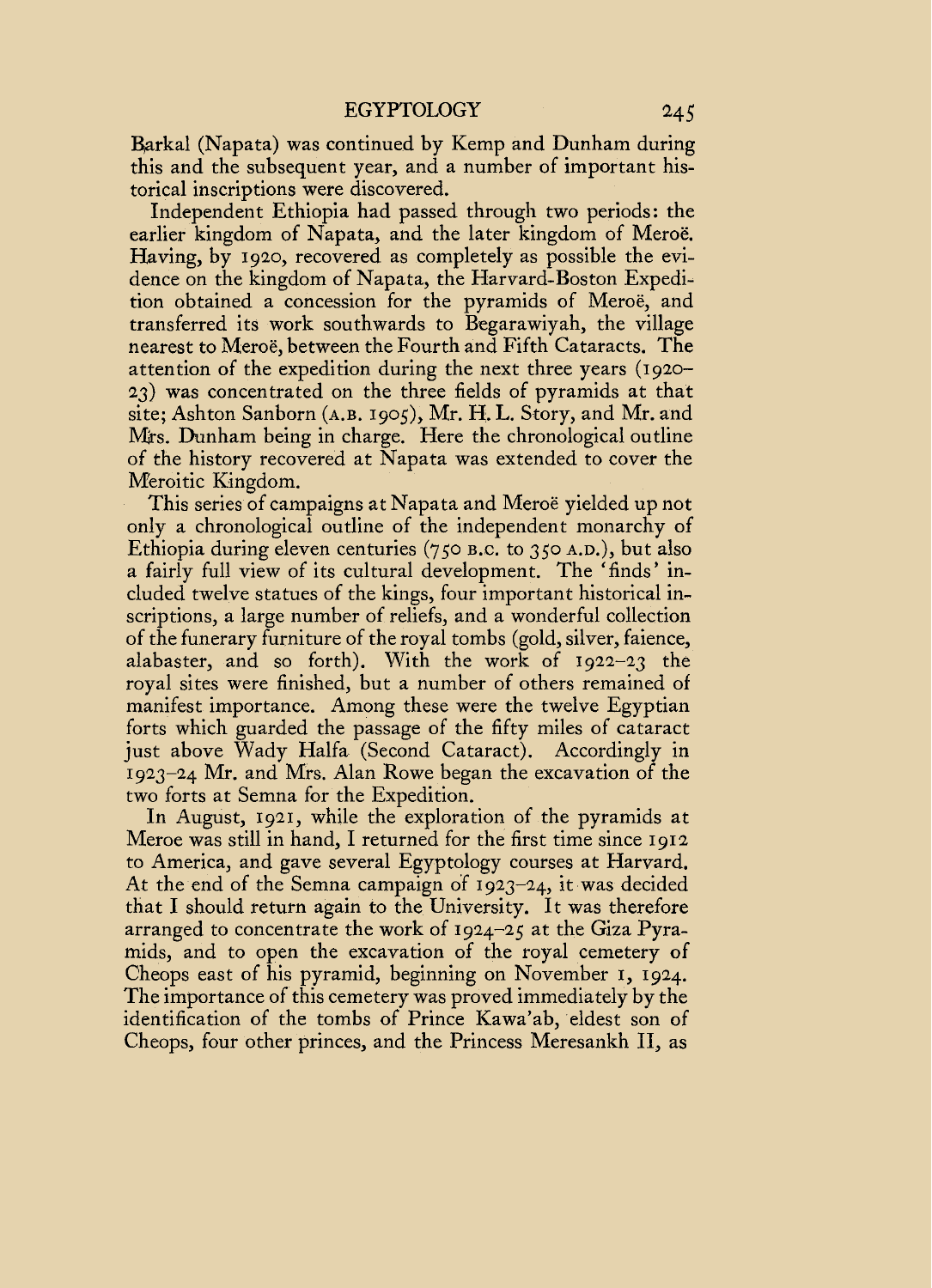#### 246 **HISTORY OF HARVARD UNIVERSITY**

well as the tombs of the pyramid priests, Qu'ar and Iduw. In January, **1925,** I returned to give Egyptology courses, leaving Alan Rowe in charge of the work. In March he cabled me the news of the discovery of an intact royal tomb, afterwards identified as the secret tomb of Queen Hetep-heres I, the mother of Cheops. This discovery of the only intact royal tomb of the Pyramid age was of such paramount importance that it held the attention of the expedition during the next two years, and forced me to concentrate on the Giza excavations. The burial chamber of Hetep-heres contained among other things a mass of gold-cased household furniture such as had never been seen before. The record of this tomb was the finest and most detailed which the expedition had ever made, and took my entire time with that of an assistant from August **1925** until March **1927.** Meanwhile the excavation of the cemetery continued with Lieut. Comm. Noel Wheeler in direct charge, and in April, **1927,** resulted in the discovery of the tomb of Meresankh III, a granddaughter of Cheops, which gave us the final clues to the history of the family of Cheops. The excavation of the cemetery east of the Cheops Pyramid was continued in **1927-28** and **1928-29.** The restoration of the furniture from the tomb of Hetep-heres was begun by Dunham in **1926-27,** and has been continued by Mr. W. A. Stewart during **1927-28** and **1928-29.** 

In **1927,** the expedition resumed the work earlier begun at Semna. Wheeler was in charge. He finished the two forts at Semna by **1929,** and has begun the excavation of the third fort, at Uronarti.

The Egyptian Expedition has now worked for thirty years in the field in Egypt, Palestine, and the Sudan; Augustus Hemenway **(A.B. 1875),** has succeeded Gardiner Martin Lane as chief supporter of the expedition and as Chairman of the Egyptian Committee. Thirty-four other persons have given various amounts; and the trustees of the Boston Museum of Fine Arts have made considerable contributions to the annual requirements of the expedition. All the objects assigned to the expedition by the Egyptian and the Sudan Government have gone to enrich the collections of the Boston Museum of Fine Arts, and have made the Egyptian Collection in that museum one of the most distinguished in the world. Harvard University has the right to publish the work of the expedition. Both the Egyptian and the Sudan Governments have given the expedition every